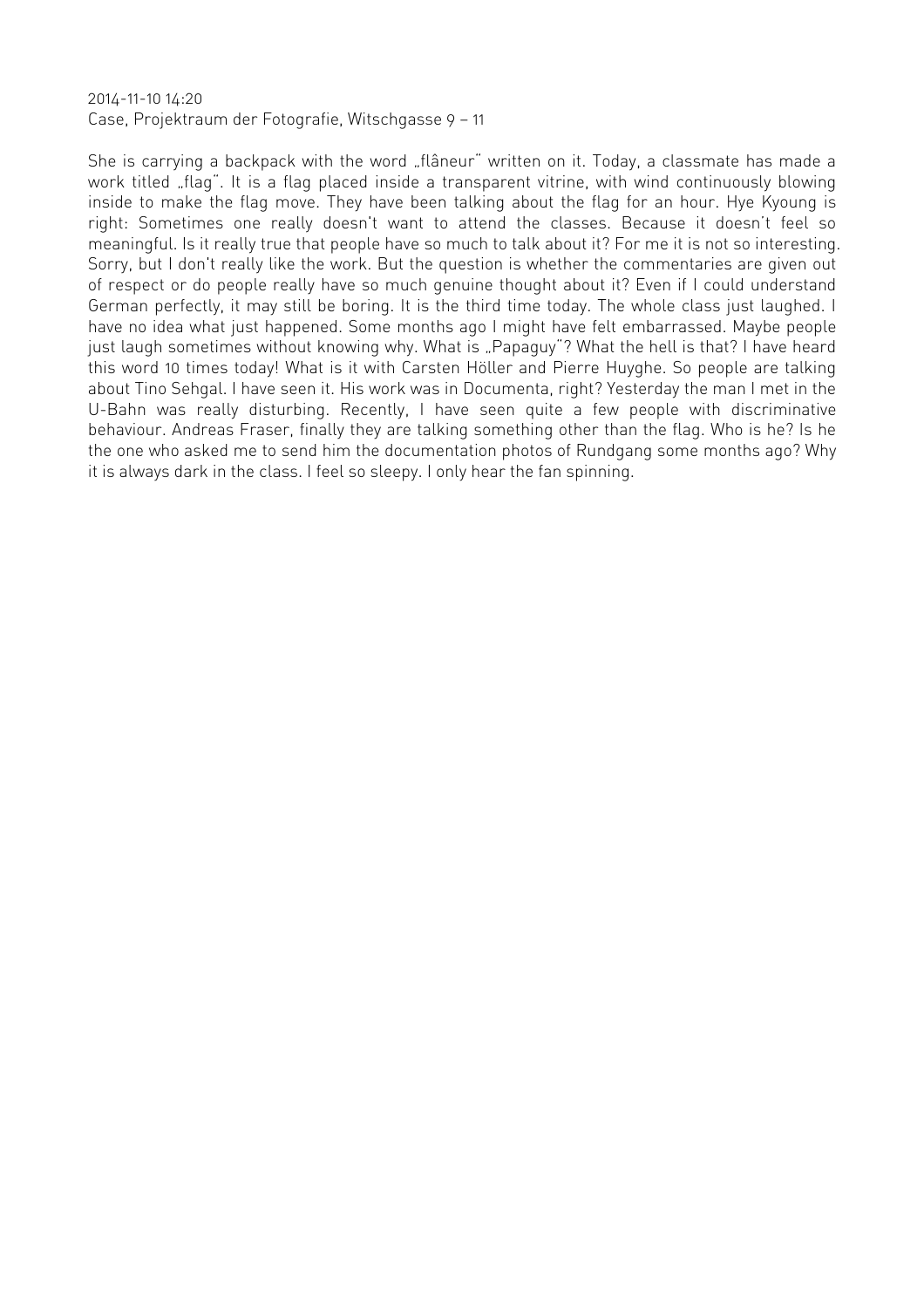2014-11-18 14:24 Seminarraum 1.04, Filzengraben 8 — 10

Late again. It is natural for people to look at the one who enters. And I can't help but to give a greeting bow. The professor asks if anyone knows where Singapore is. Someone says it is in Asia. Professor says thank you very much. The whole class laughs. I don't find it funny. There is no another Asian in the class. Another classmate just stares at me. Maybe he wonders why I have written so much. Oh, there is actually a Chinese student. I did not see her. A trip to Singapore for 2 weeks sounds good. 80% of the flight ticket is subsidised. 2015. Another classmate looks at me helplessly. It seems like he can understand nothing. I just want to say, I am no better than you. Dogs are allowed in class. If this happened in Hong Kong, the professor would never have allowed it. It is disrespectful, the professor would say. Michael Lee and Heman Chong are the artists from Singapore I know. The catalogue of their exhibition travelled all the way to here. Then it happens that I am attending this particular class. I find it magical. Halfway around the earth and finally it is back to Asia. Is it a residency? When will it be? Playing with a dog in the class...? Everyone passing by pats its head. This classmate keeps moving her hands when she speaks. There is a butterfly tattoo on her wrist. It is flying. The English classmate indeed speaks very fluent German. However he seems to have said something wrong so the classmates laugh at him. The dog looks bored. It tries to play with its master. Its master gives it a look and continues to focus in class. The girl at my left hand side likes to wear red. Is she looking at my shoes? The dog falls asleep. I understand. It makes you sleepy when you are not engaged, especially in winter. People laugh again. And I don't know why again. The dog gets excited when it looks at the Colombian classmate. It goes to play with him. She looks at my notebook, but has no idea what I write. Well, I write about you. So, what just happened? There are a few pictures, what do I have to suggest? She also has a tattoo on her back. Everyone touches the dog. So if there were some contagious disease, it would spread quickly. The dog just found that I have food in my bag! It is searching my bag. Someone just said 'I have to leave first' in Cantonese. And I am sure it is not real. The Colombian classmate is brave. People always laugh at what he says. Why laugh at someone who cannot speak German well? Why don't you try speaking another language? The sky is way too dark. Winter here... is annoying. What is the relationship of English and hipster? Oh she is actually not a German. She speaks Spanish. No wonder.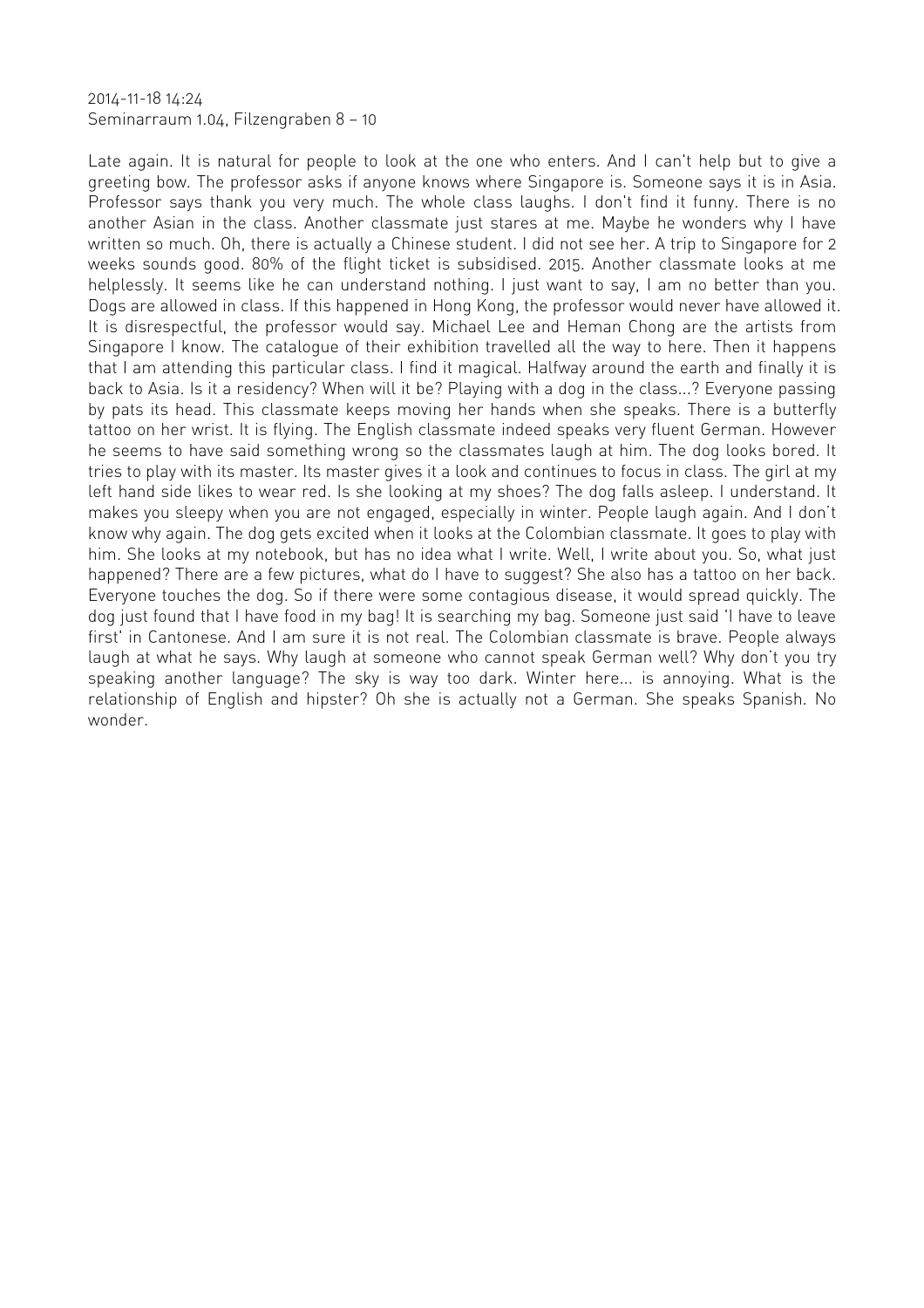#### 2014-11-24 14:14 Case, Projektraum der Fotografie, Witschgasse 9 — 11

14 minutes. Today I struggled for quite a while before I left home. Although I really do not want to go to class, and I feel very uncomfortable about how people look at me. More importantly, I want to express how I feel about being in this situation. The weather is very nice, but everyone looks very tired and quite laid back. This classmate is playing with the light bulb. Maybe she does it because she thinks someone would look at her. She looks around after she did it. People are talking about giving birth to a baby/ bringing up a child. The classmate, who is speaking, does not look pregnant. People in Germany are generally individualist. They don't bother much about what others do. However it is possible that some watch others very often without saying a word. This installation work put me into a holiday mood. Another classmate brought her child in and the baby plays in a portable baby cot. Mother uses her handy. The baby wakes several times. She looks around and seeks her mother. Then she cries. One classmate always raises her hand before she starts talking. And I notice that she actually raises only the index finger instead of her whole hand. The British classmate looks a bit helpless. He briefly glances around while other people are laughing. In the middle of the class, the baby gets a bit impatient. She suddenly opens her mother's jacket and starts eating. Her mother does not dodge. I feel embarrassed and look away immediately. It seems that no one in the class feels awkward. When the baby is eating, she looks directly at me. I've never seen it like this before. Normally mothers in Hong Kong go to nursing room or they prepared a bottle of hot water and some milk powder. But honestly, it is natural for mothers to feed the children when they have to? And why was I embarrassed to have seen it? I think people have built a better consensus here for mothers. Every class we talk a lot. This classmate taught me how to remove dirt from a photo to be mounted into a frame. Every time I see him, he looks cooler. Last Saturday I saw him at a party. I said hi to him and I guess he did not respond at all. I was a bit sad because he is not the only one. Some other schoolmates behave similarly. I just hear someone behind talking about what I write. Then they laugh. That must be my misconception. Reality, Ruhrgebiet. It has been a while and I have no idea where their discussion leads to. There are still 3 more presentations to go. It must last much longer. A classmate just enters. She gets in and out for several times. Professor glances at her briefly. I do not know what it means. Resting one's chin on his hand - does it convey frustration? The third time she goes out of the room. She went to buy a coffee. Someone could not stand it and left. I think people just say they like something very casually. Sometimes the author does not mean it that way? The classmate, with a cup of coffee, looks at what I write. This classmate looks at another for at least 4 seconds and I have no idea what he thinks. Folding up the sleeves and to show one's tattoos seems very self-conscious. Her sleeves do not disturb her presentation at all. She speaks as if she is rapping. It looks trendy. She reminds me another person who also speaks unusually quickly. The classmate in front of me watches the reaction of others. Do people trying to be cool speak quickly? Yet I asked that person why he speaks so fast. He told me he has a lot to say and time is very limited. It makes sense. Oh she is actually a British! Then her German is really too good. Why I do feel better when I know she is British? Am I racist? It feels endless. 10 more minutes to go... I guess she is German British. Her hands keep moving when she speaks. Many classmates are playing with their smartphones. It is more or less the same in Hong Kong.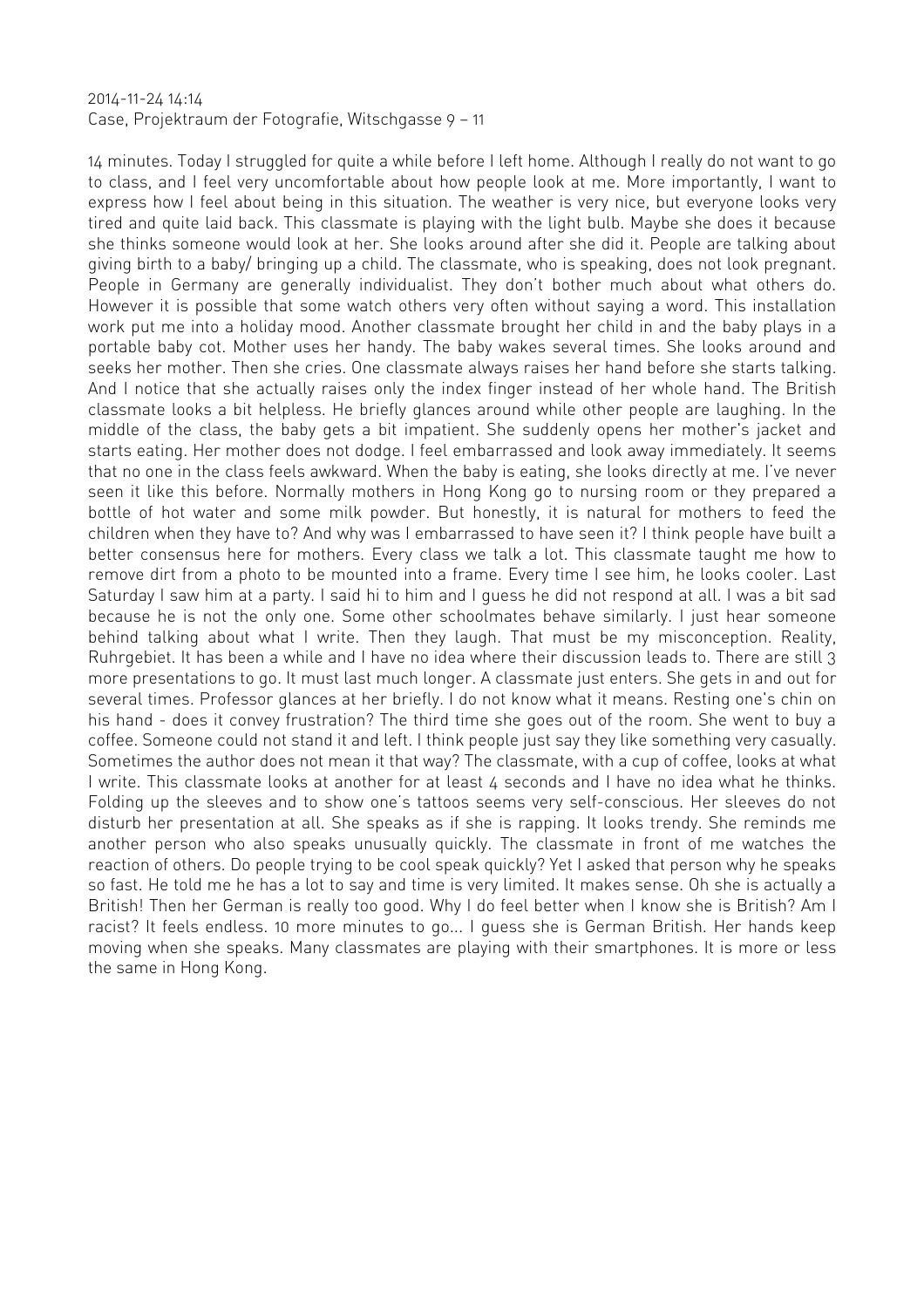# 2014-12-8 14:00 Case, Projektraum der Fotografie, Witschgasse 9 — 11

I walk into the room and realise the exhibition looks similar to my plan, with a large text projection on the same wall. When I enter the room, she smiles at me. I leave to print something and come back. She smiles at me again. Obviously we do not know each other. She is the artist of the exhibition, so that explains it. She greets me like a host. Why are people sitting all the way at the back? I sit down next to the artist and no one would sit next to us! Is she going to speak? Okay that explains it again. How could I know? No one has said a word of it. Writing becomes very stressful here. There are many unspoken conventions. She wears circular glasses today. Usually she does not wear glasses. She keeps answering "ja, hmm, okay…" very politely. I am not sure is she listening. Karaoke, that is what I want to say too. Yesterday I told my mother one of my thoughts and I find it quite accurate. In the beginning, I did not care much about what others think and do. Slowly I met more and more discriminative people who did something bad on me. I became more and more skeptical and wonder if people have biased views about me. At last I cannot help but protect myself and resist interacting with everyone. Is that her friend, the one sitting near the loudspeakers? I thought she was a collaborator. Or she is here to show support. She does not say a word. The German style discussion starts again. The artist looks at me. I am so hungry now. I only ate a little bit of congee before heading out. The circular glasses are white. Is something wrong with me? When someone whispers in another's ear and laughs, I think they are talking about me. I am the next one to present in the critique session. Will I be hangry? The sky turns all the way dark. At 3pm? Why do my fellow classmates all speak so quickly… even quicker? People are getting impatient, going in and out. The door is not closed, and it is windy. I have no idea what just happened. Is he going to speak first? He is Brazilian, why can he speak German so fluently. And I cannot identify any foreign accent in his speech. Another foreign student makes a face that I do not understand. He does not understand too. Didn't we say the presentation is for 10 minutes? 20 minutes has already passed. The room suddenly turns utterly quiet, for a second time. The light is on and everyone wakes up. Why is the professor looking at me? The artist's presentation is quite reasonable. But then, what is her work really about? I couldn't get it. Okay it's my turn.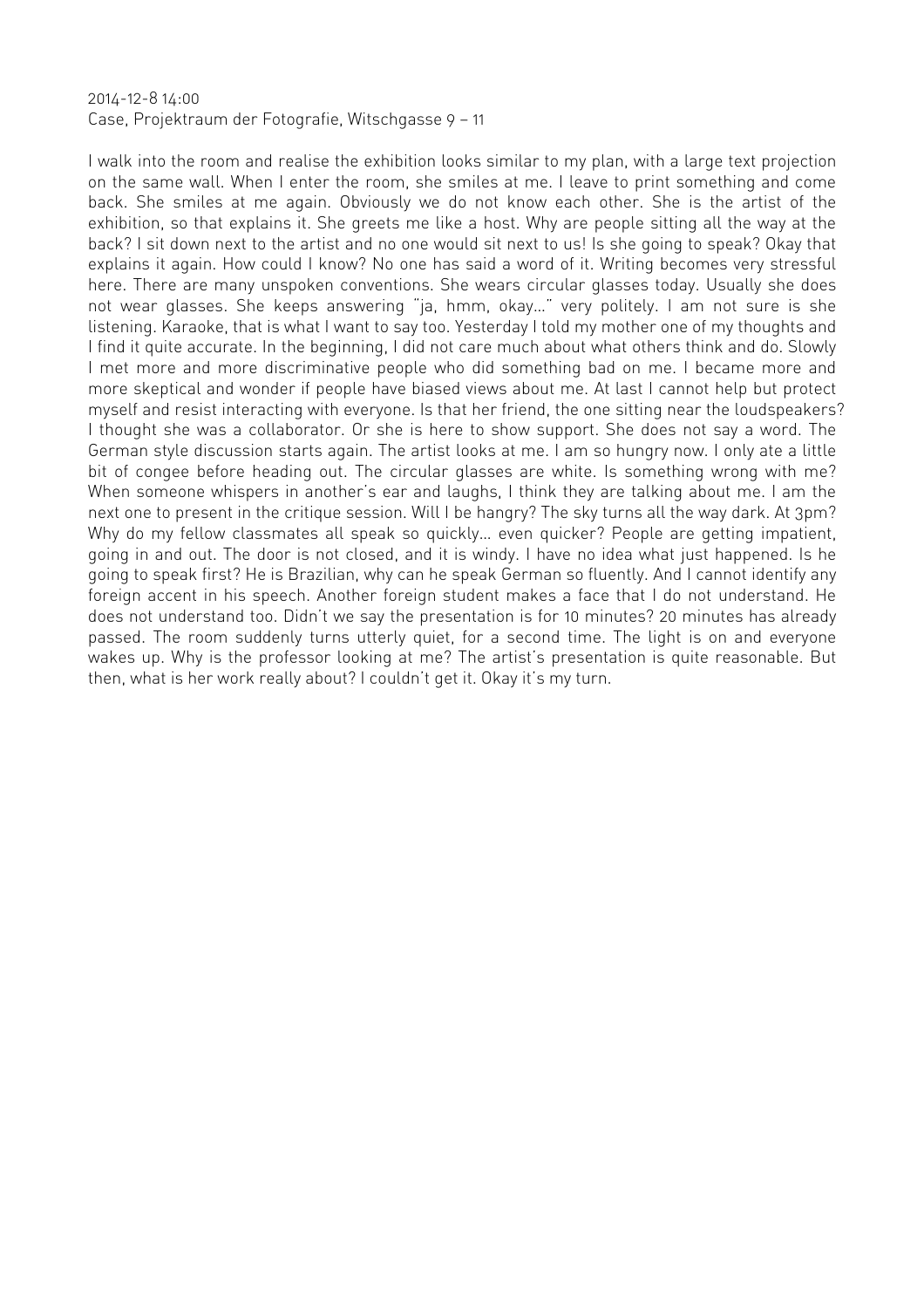# 2015-01-05 14:48 Case, Projektraum der Fotografie, Witschgasse 9 — 11

I am so late. The worst thing is that the door is locked. I try so long but fail to unlock it. The whole clan is looking at me. Finally someone opens the door for me. Someone is telling someone else how the work should be done. This classmate likes to teach others. And he/she talks like a teacher. There are so many rules in his/her head. Another classmate takes a glance at me, like saying 'You're such a CCTV'. I guess the students here don't often take being undercover as a strategy to work with. Why is the table placed like this? And the room is so bright that I cannot see. The carpet at the entrance has a web site address on it. www.floordirekt.de. The Japanese classmate is sandwiched by two classmates who chatter. He just shows a poker face. She brought many paintings to present, and says she completed her Masters in another city. Maybe she really wants to prove that she is not a newbie. The very tall classmate cannot stand it any longer. He asks if she could start talking about her works. She is probably a bit nervous. She tucks her hair behind her ear and then flicks her hair backward. She talks about the photos she took in Africa and her efforts of learning their language. She is really interested in it. The whole book is about children in Africa. What is Auslösung? The second book is also about Africa. Her book is quite nicely printed. They actually lived together. It is very documentary. It is not easy to be involved even after seeing 10 photos of it. What actually motivates her study on African children? There are two more African photographers. I am really ignorant of this genre. Her motivation is to teach and to learn from another culture. I just saw a tattoo covered by her hair I have not seen before. The elder classmate interrupts in a seemingly authoritative way. Berlin Biennale, I have seen it. I like the rawness of this work. It loosely reminds me of William Kentridge. It is about the history of a cow. Another classmate has a bag that has a Nokia inside. Many young Europeans use Nokia handys. I find it very pleasant, as compared to Hong Kong. It does not break no matter how you drop it. I remember Hye Kyoung was not feeling well that day in Biennale.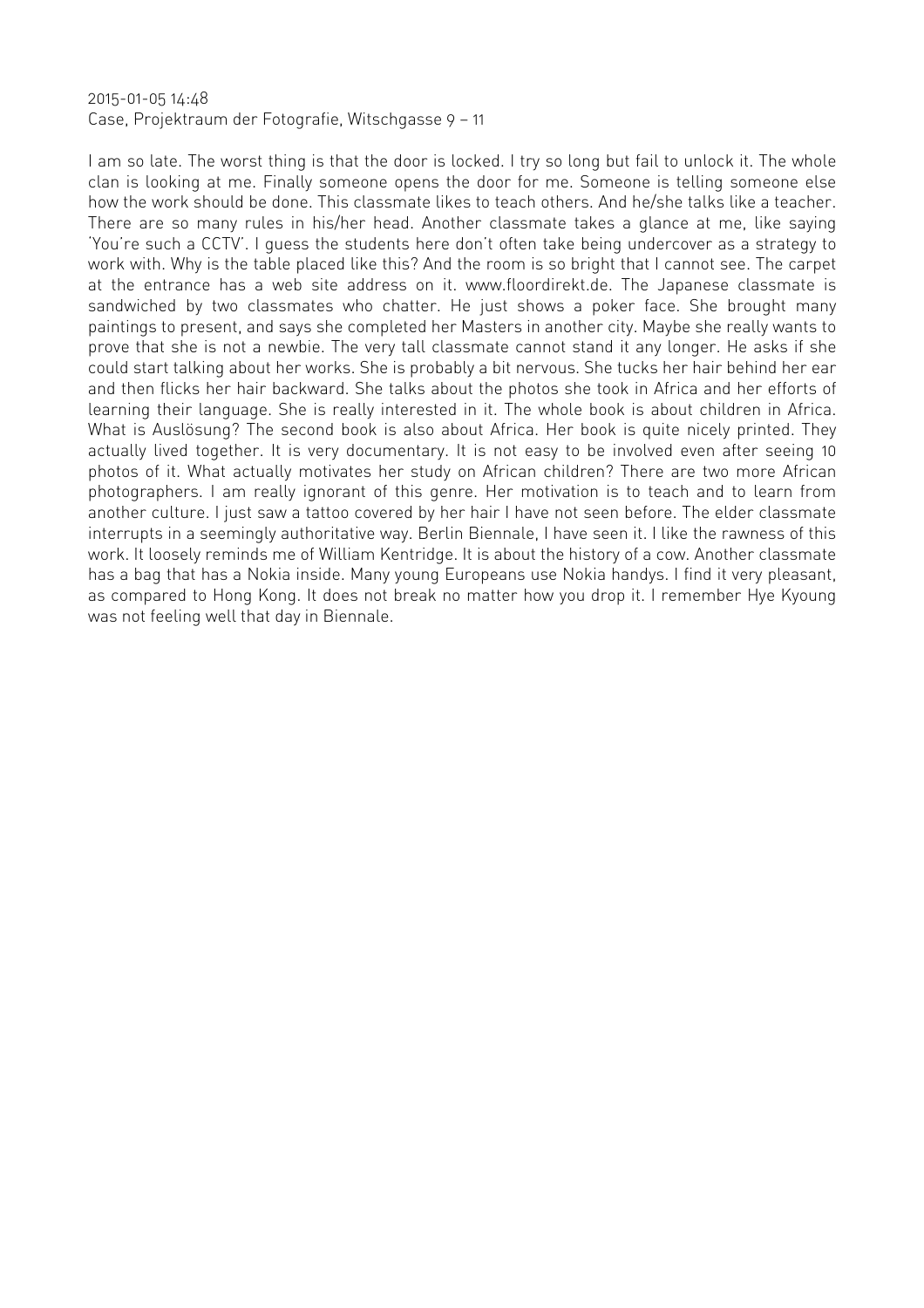# 2014-1-12 14:14 Case, Projektraum der Fotografie, Witschgasse 9 — 11

10 minutes before, people already arrived. But they didn't see anyone else so they left. And so 3 or 4 people come and go just like that. I sit by the window. And later on everyone sits by the window although there are many chairs in the room. A classmate brought some paintings and drawings. I am immediately reminded of a video on Youtube: A girl's work is criticized too harshly and she can't help but kicks and breaks her paintings. It is a set-up. But my classmate's painting here is unbreakable, because it is not mounted on a frame. It is a bit unusual to look at paintings in a photography course. Discussion by "outsiders", why? She seems busy all the time. She often uses her handy. The room is bright but drowsy. The paintings don't look too good unmounted. Another painting that is mounted looks incomplete. Other classmates say the mounting looks cheap. It is too sloppy. Another classmate uses his handy. If there were a bed here, I would jump on it and start snoring in 5 seconds. I have a strange feeling. I finished presenting my works and have not paid attention listening to others. Stasi/Nazi/tamed/ behaved/ obedient. The kid has food all over his face after eating. I know it. Some germs won't do him any harm, right? It is quite chaotic, everyone is doing different things. I cannot focus.